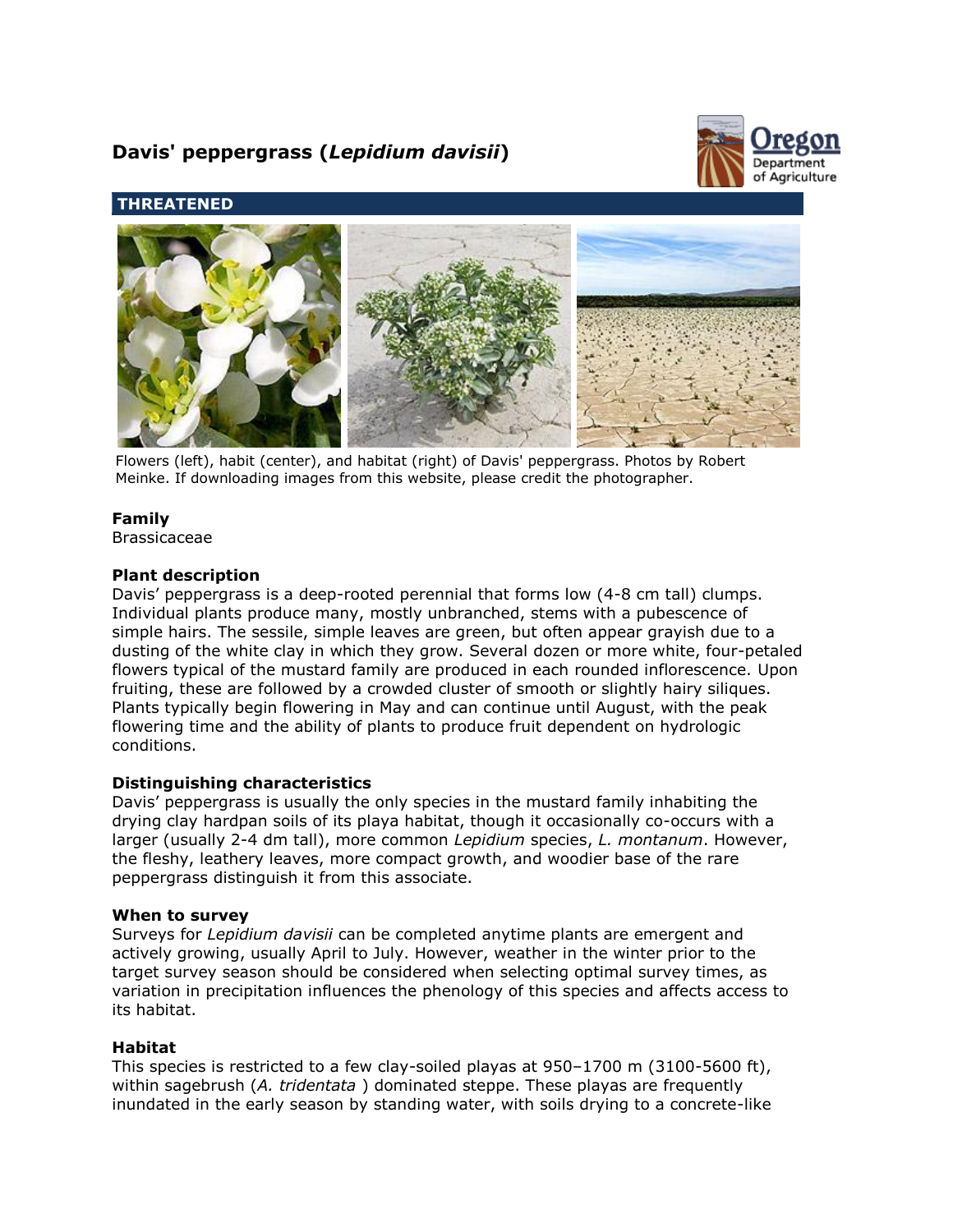substrate by early summer. As soils dehydrate, shrinkage causes the formation of cracks, creating a relatively hospitable micro-environment in which seedlings germinate. Due to the extreme temperature and moisture fluctuations characteristic of this harsh habitat, few plants colonize these playas, and most populations of Davis' peppergrass are largely monocultures. Plants are interspersed among areas of bare soil or cobbles; sparsely distributed associates include *Atriplex confertifolia* and *Artemisia cana*.

#### **Range**

This species occurs in approximately 11 sites in southeastern Oregon, and one in far northern Nevada. Davis' peppergrass is more common in Idaho, with over 200 playas supporting extant populations. However, Idaho's populations, especially in the Mountain Home Desert area, have been heavily impacted by vehicle use, development, weed infestations, and cattle grazing, prompting an increase in concern by conservation agencies in that state.

#### **Oregon counties**

Malheur

## **Federal status**

Species of Concern

#### **Threats**

Davis' peppergrass is restricted to only a few unique disjunct sites in remote, harsh habitats, most of which have so far escaped alteration or disturbance. However, sedimentation resulting from the degradation of the surrounding landscape has resulted in the decline of populations of this species in Idaho, and heavy grazing has been indicated as a cause of extirpation of *L. davisii* from several sites. Damage from offroad vehicle use or trampling by livestock, weed infestations (*Salsola kali* and *Halogeton glomeratus*), and alterations in hydrology due to agricultural use or climate change also threaten this species.

## **Did you know?**

The population of Davis' peppergrass in Oregon's Palomino Playa Research Natural Area (managed by Bureau of Land Management) is the largest known population of this species, with over two million plants estimated to occur in this unique site.

#### **Current/Recent ODA projects**

Very little work has been completed on this species in Oregon. A conservation status survey of Oregon's populations is needed, as extant sites have not recently been evaluated, and further inventory in the far southeastern corner of the state may document the existence of additional populations.

## **References**

Bernatas, S. and R.K. Moseley. 1991. Long term monitoring of Davis' peppergrass (*Lepidium davisii*) on the Mountain Home Air Force Base: establishment of monitoring plots and first year results. The Nature Conservancy, Boise, Idaho, and Conservation Data Center, Nongame and Endangered Wildlife Program, Idaho Department of Fish and Game, Boise, Idaho.

Meinke, R.J. 1980. Threatened and endangered vascular plants of Oregon: an illustrated guide. U.S. Fish and Wildlife Service, Portland, Oregon.